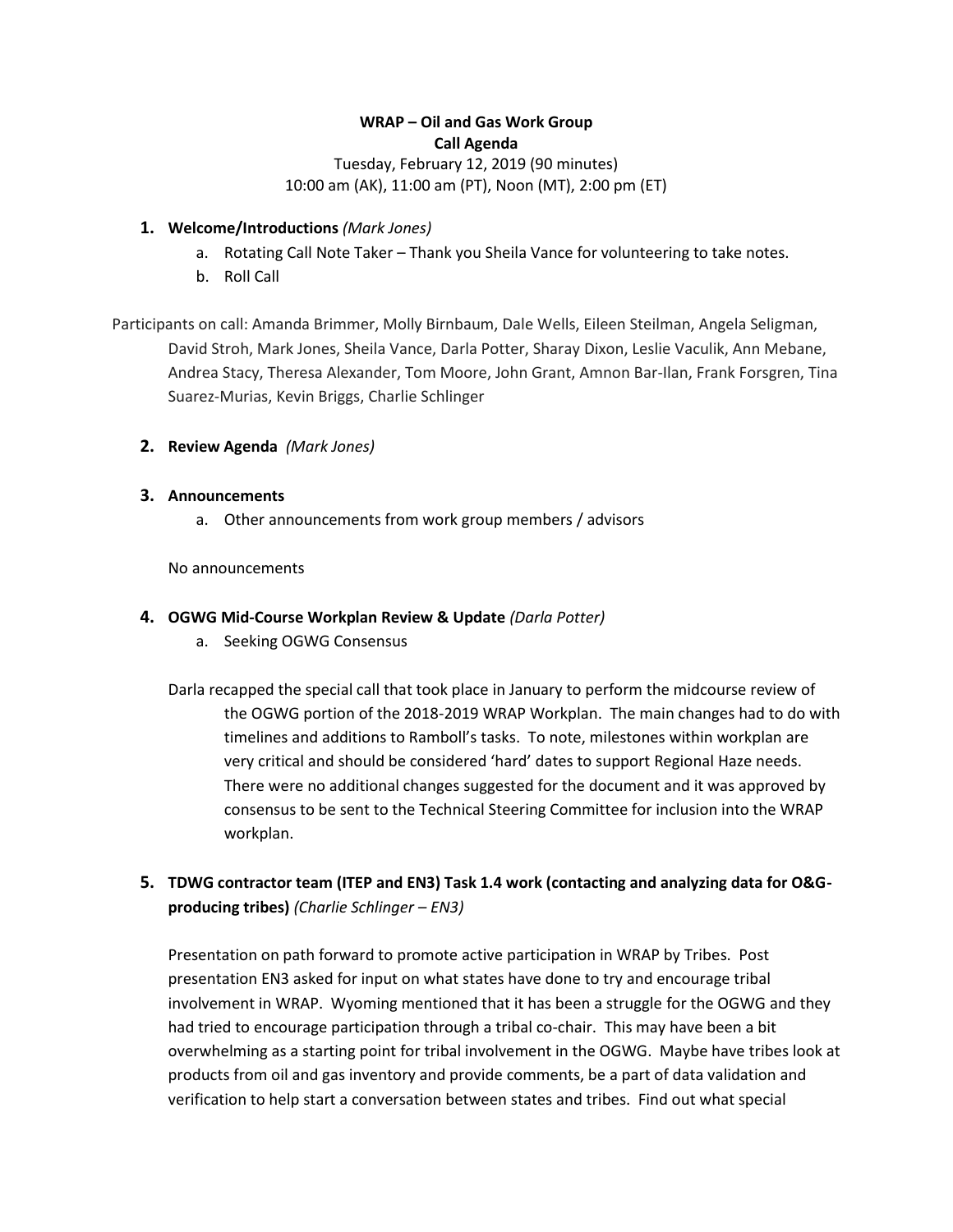projects the tribes are working on and see if we can help. Let them talk about what they are working on and doing.

### **6. State Agency Roundtable OGWG Survey Update** *(Darla Potter)*

a. Status report on operator outreach and feedback to date

WY - survey went to operators and Petroleum Association of Wyoming early January and are due back by Feb 22nd. Directing questions from operators to Ramboll to keep answers consistent. Encouraged by the response of operators so far.

UT - no status as new member of workgroup not up to speed on what's going on.

MT - sent out survey about a month ago, due back Feb 15th, most companies intend to complete, will do a second round of outreach to follow up with some of the smaller companies.

ND - send survey out Feb 1st, due March 15th, have had contact with about 14 out of 16 companies and feel good about response rate.

NM - sent out survey Feb 1st, due March 1st, have had a couple questions, concerns but nothing big. Maybe will do second round of outreach as suggested by MT. NM Bureau Chief sent a note encouraging response.

AK - in discussions with Ramboll and with some scaling use of NEI is looking light a better fit than survey.

CO - doing an independent survey, getting good information from nonattainment area, but rest of state not so good. Might be enough information from permitting database to fill in gaps. About 2-3 weeks should be complete.

CA - need to follow up.

#### **7. OGWG Road Map Phase II** *(John Grant & Amnon Bar-Ilan – Ramboll Environ)*

- a. Task 1 Survey Compilation
- b. Task 2 Forecast Scenarios
- c. Status, Schedule, & Looking Ahead
- d. PMT Call *(Darla Potter)*

Post presentation discussion focused on Basin list on slide 4 - basically Basins with the most oil and gas inventory will get more specific forecasting, the other basins will get a more general forecast. So should any other basins be included in the list provided on slide 4 for specific forecasting. States need to get back to Ramboll if any additions to basin list by Feb 19th to